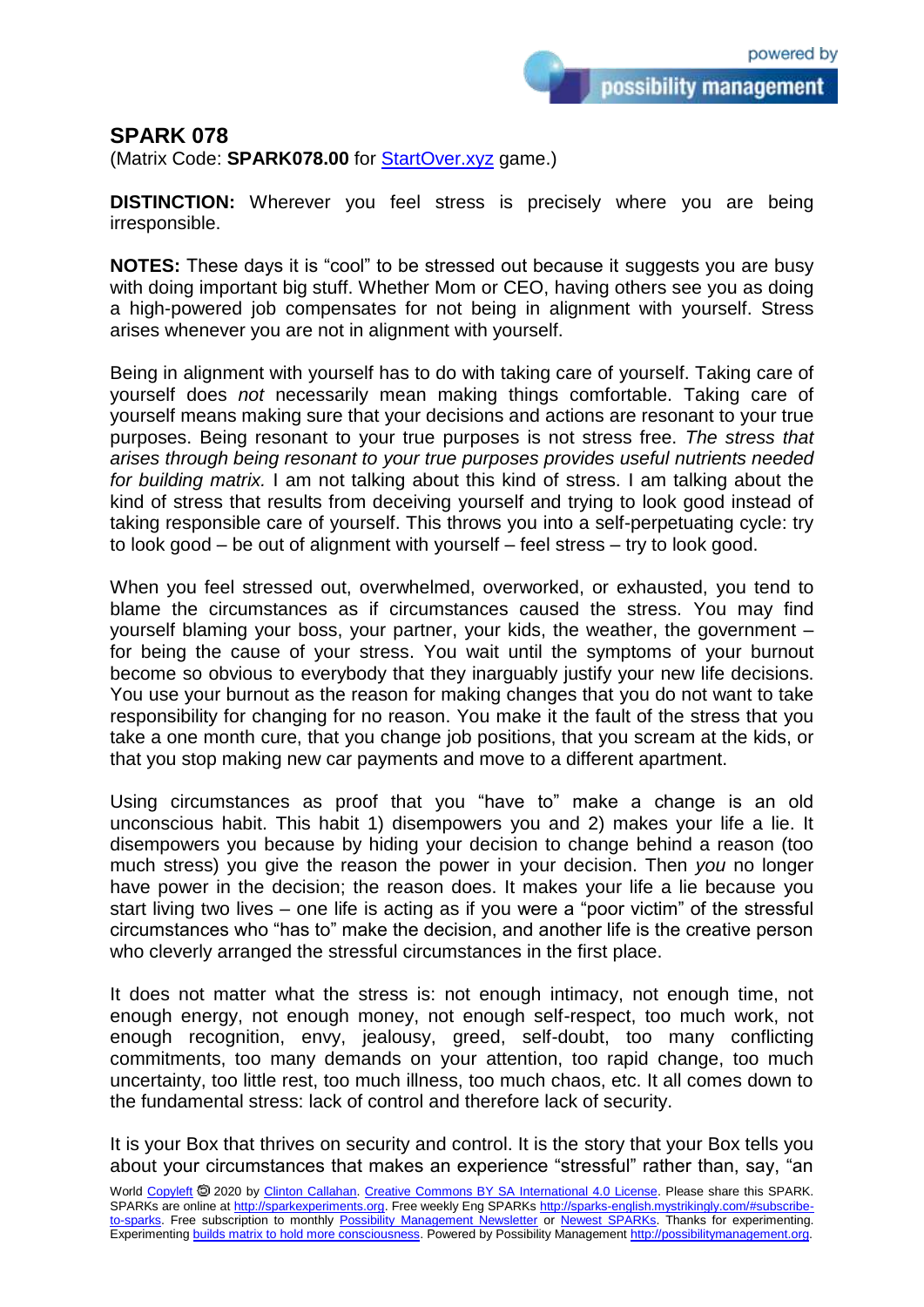exciting, encouraging, liberating or stimulating opportunity." Part of your stress may come from your commitment to a fantasy world in which you can stay comfortable and ultimately never die. Reality is the opposite and sooner or later reality smacks you in the face. Many of the conditions that lack security and control are actually conditions of creative freedom. Your soul loves the challenge of a blank canvas on which to paint its destiny. The Box finds the same circumstances frightening and stressful.

## **EXPERIMENTS:**

Start using stress as an irresponsibility detector. Instead of denying stress, numbing out to stress, or complaining about stress, recognize and accept your stress with gratitude as useful information. Signs of stress such as crankiness, sleeplessness, over-reacting, nervousness, psychological or physical breakdown are a signal telling you exactly where you are being irresponsible. Follow the signal back to its source. Where you are being irresponsible is where you can start taking care of yourself. Here are three ways to experiment with taking care of yourself around stress.

**SPARK078.01** Change the circumstances to alleviate the stress responsibly rather than as a victim. Be proactive. You can feel stress coming. Take action immediately before you are forced to act. Lower your numbness bar so that you become more perceptive of your environment and its impact on your body, mind and soul. Say yes or say no to make decisions and boundaries before the stress gets so high that your nervous system goes into breakdown and makes the decisions for you. For example: Take a nap. Turn off the mobile phone. Take another nap. Drink water. Draw pictures for no purpose. Lay in the sun. Drink carrot juice for lunch. Say no to houseguests. Take a long bath. Get rid of the dog. Walk barefoot in the grass. Do twenty-five pushups. Talk with a trusted friend and ask them to give you a stress interview. They repeatedly ask you what causes stress in your life and you write down the answers. Use the top three on your list with Experiment 2 below.

**SPARK078.02** Change the stories you make about the circumstances so that you instead feel excited. Why are you doing it *really* (the positive benefit that this is what you love to do)? Why have you forgotten why you are doing it really (what victim story do you get to tell)? Take a cold hard look at what you have created out of it, because what you have is what you want. Get honest. Get real. Tell the story of why you created it to be stressful, why you want it this way. See the irresponsible value in it for you. Then do the experiment of redesigning the way the energy of the circumstances flows through your body. Use colored markers and draw your body. Draw the old way the energy flows now. Then draw new ways that the energy could flow. Make the new design so that the impact and energy of the circumstances flow in a way that supports and empowers you. Start interacting with circumstances according to the new diagram. Hang your new drawing on the wall to remember and practice.

**SPARK078.03** Take on the mental discipline to focus on what is with you right now. Not on what is next or what was already. Focus only on the present activity and let the rest go. Then make decisions to act in resonance to your true purposes. You *know* when you are not getting nurtured and fed on a deep level. Getting fed means to experience energetic impression food, usually from sources that are outside of